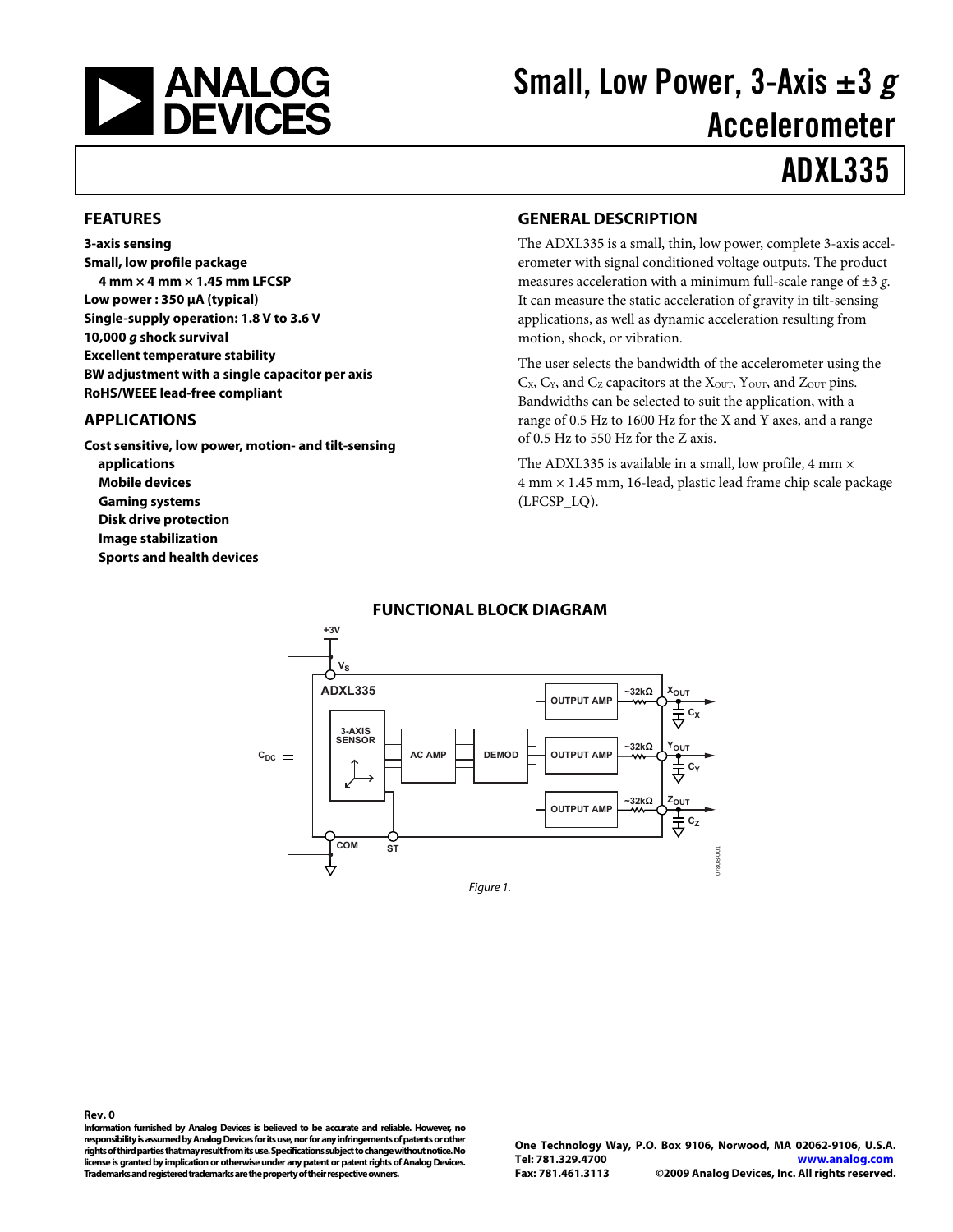# <span id="page-1-0"></span>**TABLE OF CONTENTS**

### **REVISION HISTORY**

1/09-Revision 0: Initial Version

| Design Trade-Offs for Selecting Filter Characteristics: |  |
|---------------------------------------------------------|--|
|                                                         |  |
|                                                         |  |
|                                                         |  |
|                                                         |  |
|                                                         |  |
|                                                         |  |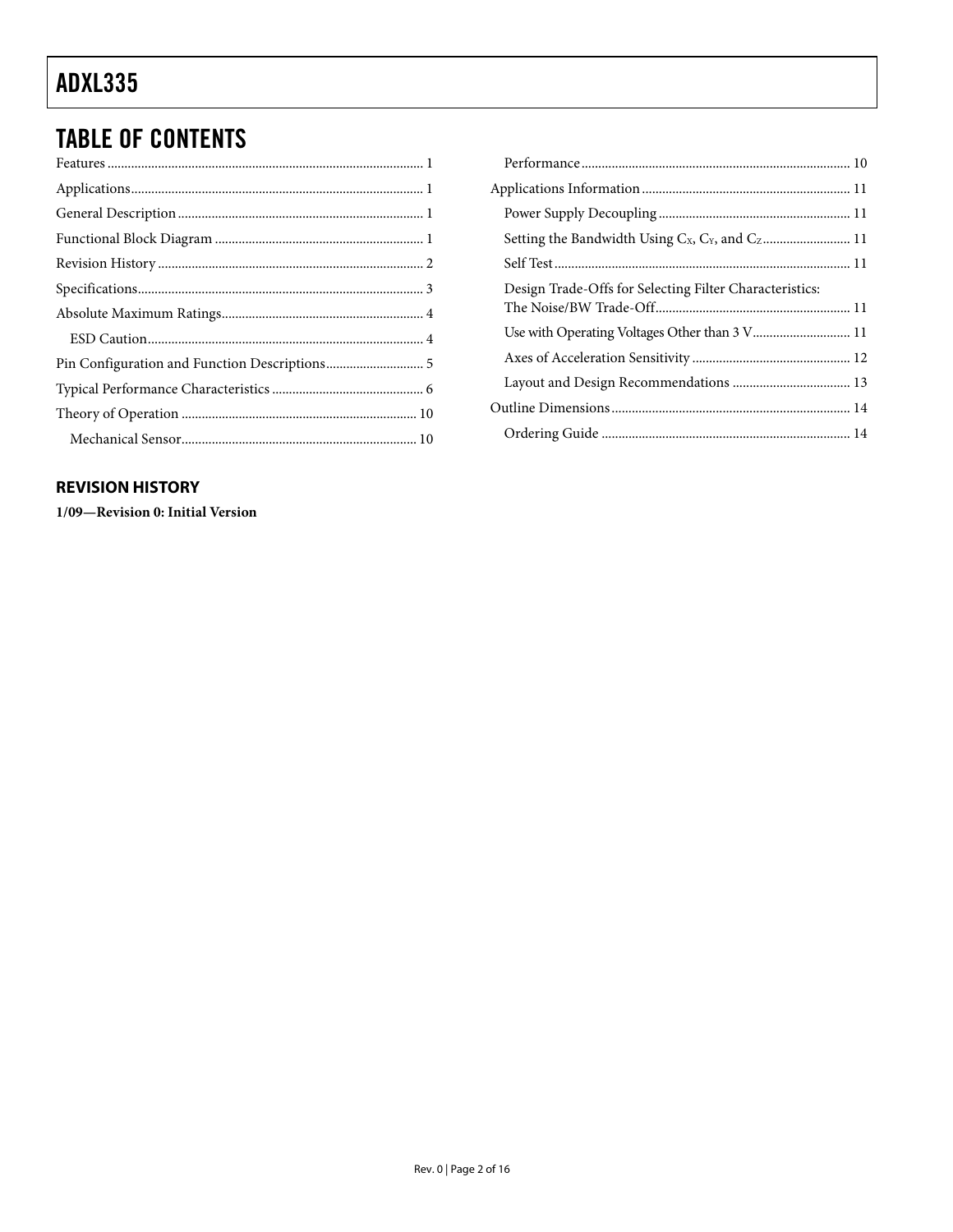### <span id="page-2-0"></span>SPECIFICATIONS

 $T_A = 25$ °C,  $V_S = 3$  V,  $C_X = C_Y = C_Z = 0.1$  μF, acceleration = 0 *g*, unless otherwise noted. All minimum and maximum specifications are guaranteed. Typical specifications are not guaranteed.

| Table 1.                                           |                            |        |              |            |                          |
|----------------------------------------------------|----------------------------|--------|--------------|------------|--------------------------|
| <b>Parameter</b>                                   | <b>Conditions</b>          | Min    | <b>Typ</b>   | <b>Max</b> | Unit                     |
| <b>SENSOR INPUT</b>                                | Each axis                  |        |              |            |                          |
| Measurement Range                                  |                            | ±3     | ±3.6         |            | g                        |
| Nonlinearity                                       | % of full scale            |        | ±0.3         |            | $\%$                     |
| Package Alignment Error                            |                            |        | ±1           |            | Degrees                  |
| <b>Interaxis Alignment Error</b>                   |                            |        | ±0.1         |            | Degrees                  |
| Cross-Axis Sensitivity <sup>1</sup>                |                            |        | ±1           |            | $\%$                     |
| SENSITIVITY (RATIOMETRIC) <sup>2</sup>             | Each axis                  |        |              |            |                          |
| Sensitivity at XOUT, YOUT, ZOUT                    | $V_s = 3 V$                | 270    | 300          | 330        | mV/g                     |
| Sensitivity Change Due to Temperature <sup>3</sup> | $V_s = 3 V$                |        | ±0.01        |            | %/°C                     |
| ZERO g BIAS LEVEL (RATIOMETRIC)                    |                            |        |              |            |                          |
| 0 g Voltage at $X_{\text{OUT}}$ , $Y_{\text{OUT}}$ | $V_S = 3 V$                | 1.35   | 1.5          | 1.65       | V                        |
| 0 g Voltage at $Z_{\text{OUT}}$                    | $V_s = 3 V$                | 1.2    | 1.5          | 1.8        | $\vee$                   |
| 0 g Offset vs. Temperature                         |                            |        | ±1           |            | mg/C                     |
| <b>NOISE PERFORMANCE</b>                           |                            |        |              |            |                          |
| Noise Density Xout, Yout                           |                            |        | 150          |            | $\mu q/\sqrt{Hz}$ rms    |
| Noise Density Zout                                 |                            |        | 300          |            | $\mu$ g/ $\sqrt{Hz}$ rms |
| FREQUENCY RESPONSE <sup>4</sup>                    |                            |        |              |            |                          |
| Bandwidth XOUT, YOUT <sup>5</sup>                  | No external filter         |        | 1600         |            | Hz                       |
| Bandwidth Zour <sup>5</sup>                        | No external filter         |        | 550          |            | Hz                       |
| <b>REILT Tolerance</b>                             |                            |        | $32 \pm 15%$ |            | $k\Omega$                |
| Sensor Resonant Frequency                          |                            |        | 5.5          |            | kHz                      |
| SELF-TEST <sup>6</sup>                             |                            |        |              |            |                          |
| Logic Input Low                                    |                            |        | $+0.6$       |            | V                        |
| Logic Input High                                   |                            |        | $+2.4$       |            | $\vee$                   |
| <b>ST Actuation Current</b>                        |                            |        | $+60$        |            | μA                       |
| Output Change at X <sub>OUT</sub>                  | Self-Test 0 to Self-Test 1 | $-150$ | $-325$       | $-600$     | mV                       |
| Output Change at Yout                              | Self-Test 0 to Self-Test 1 | $+150$ | $+325$       | $+600$     | mV                       |
| Output Change at Zout                              | Self-Test 0 to Self-Test 1 | $+150$ | $+550$       | $+1000$    | mV                       |
| <b>OUTPUT AMPLIFIER</b>                            |                            |        |              |            |                          |
| <b>Output Swing Low</b>                            | No load                    |        | 0.1          |            | V                        |
| Output Swing High                                  | No load                    |        | 2.8          |            | $\vee$                   |
| <b>POWER SUPPLY</b>                                |                            |        |              |            |                          |
| <b>Operating Voltage Range</b>                     |                            | 1.8    |              | 3.6        | V                        |
| <b>Supply Current</b>                              | $V_S = 3 V$                |        | 350          |            | μA                       |
| Turn-On Time <sup>7</sup>                          | No external filter         |        | 1            |            | ms                       |
| <b>TEMPERATURE</b>                                 |                            |        |              |            |                          |
| <b>Operating Temperature Range</b>                 |                            | $-40$  |              | $+85$      | $^{\circ}$ C             |

1 Defined as coupling between any two axes.

<sup>2</sup> Sensitivity is essentially ratiometric to V<sub>s</sub>.<br><sup>3</sup> Defined as the output change from ambi

 $5$  Bandwidth with external capacitors = 1/(2 × π × 32 kΩ × C). For C<sub>x</sub>, C<sub>Y</sub> = 0.003 μF, bandwidth = 1.6 kHz. For C<sub>Z</sub> = 0.01 μF, bandwidth = 500 Hz. For C<sub>X</sub>, C<sub>Y</sub>, C<sub>Z</sub> = 10 μF,

bandwidth  $= 0.5$  Hz.

 $^6$  Self-test response changes cubically with V<sub>s</sub>.<br><sup>7</sup> Turn-on time is dependent on Cy Cy C<sub>2</sub> and i <sup>7</sup> Turn-on time is dependent on C<sub>X</sub>, C<sub>Y</sub>, C<sub>Z</sub> and is approximately 160 × C<sub>X</sub> or C<sub>Y</sub> or C<sub>Z</sub> + 1 ms, where C<sub>X</sub>, C<sub>Y</sub>, C<sub>Z</sub> are in microfarads (µF).

<sup>&</sup>lt;sup>3</sup> Defined as the output change from ambient-to-maximum temperature or ambient-to-minimum temperature.

<sup>&</sup>lt;sup>4</sup> Actual frequency response controlled by user-supplied external filter capacitors (C<sub>X,</sub> C<sub>Y,</sub> C<sub>Z</sub>).<br><sup>5</sup> Bandwidth with external capacitors = 1/(2 × π × 32 kO × C). For C<sub>Y,</sub> Cy = 0.003 uE, bandwidth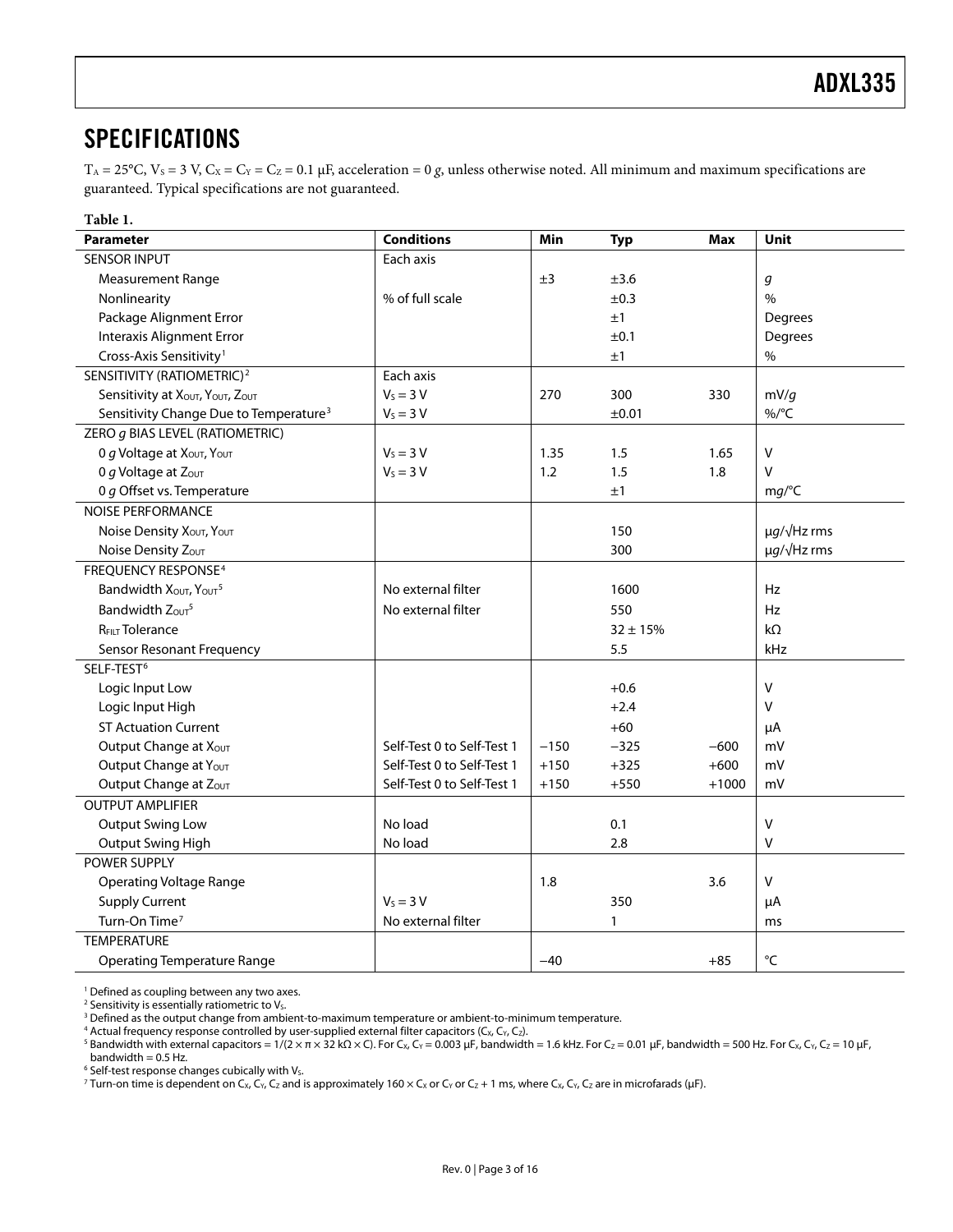### <span id="page-3-0"></span>ABSOLUTE MAXIMUM RATINGS

#### **Table 2.**

| Rating                               |
|--------------------------------------|
| 10,000 $q$                           |
| 10,000 g                             |
| $-0.3 V$ to $+3.6 V$                 |
| $(COM - 0.3 V)$ to $(VS + 0.3 V)$    |
| Indefinite                           |
|                                      |
| $-55^{\circ}$ C to $+125^{\circ}$ C  |
| $-65^{\circ}$ C to +150 $^{\circ}$ C |
|                                      |

Stresses above those listed under Absolute Maximum Ratings may cause permanent damage to the device. This is a stress rating only; functional operation of the device at these or any other conditions above those indicated in the operational section of this specification is not implied. Exposure to absolute maximum rating conditions for extended periods may affect device reliability.

### **ESD CAUTION**



ESD (electrostatic discharge) sensitive device. Charged devices and circuit boards can discharge without detection. Although this product features patented or proprietary protection circuitry, damage may occur on devices subjected to high energy ESD. Therefore, proper ESD precautions should be taken to avoid performance degradation or loss of functionality.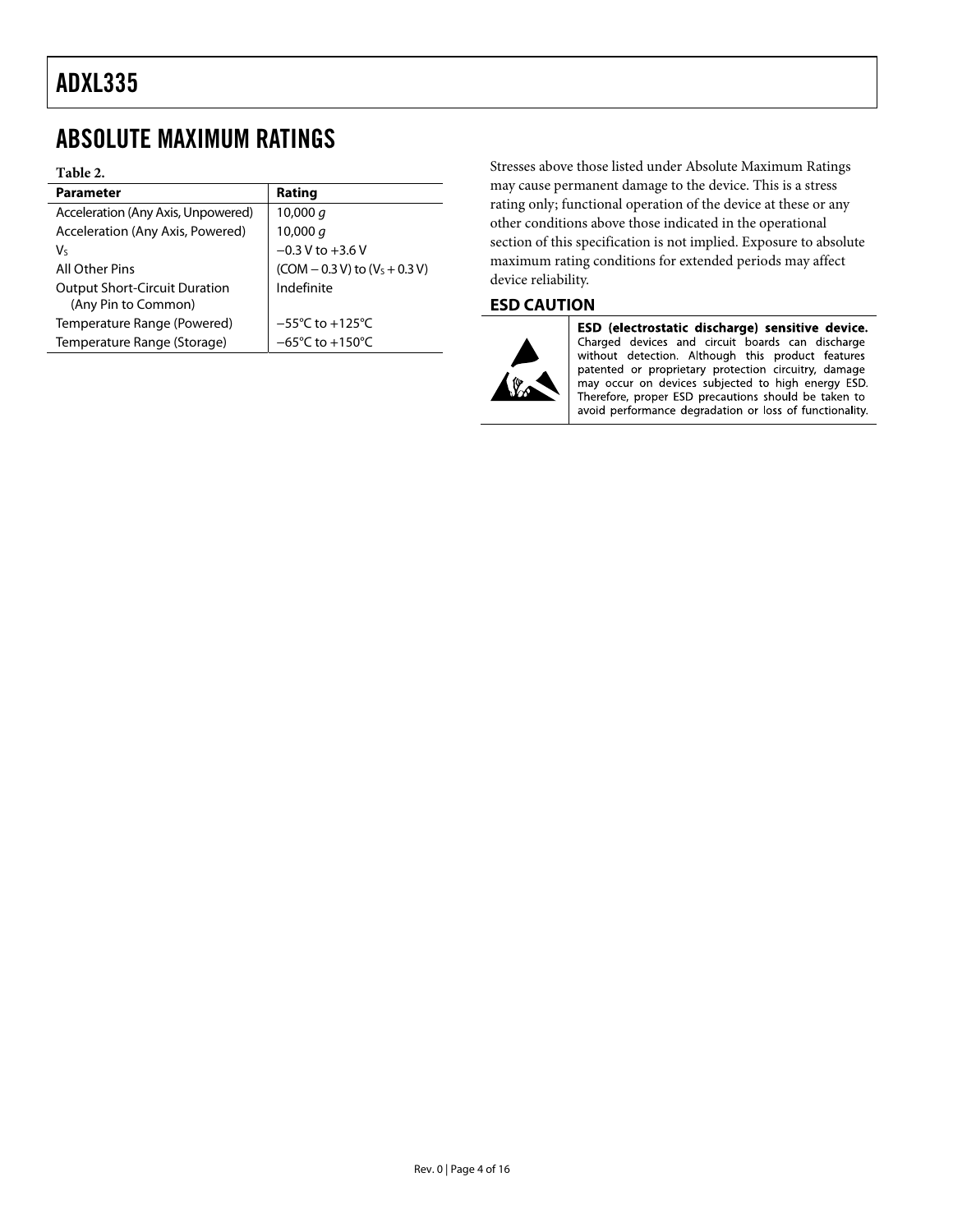# <span id="page-4-0"></span>PIN CONFIGURATION AND FUNCTION DESCRIPTIONS



Figure 2. Pin Configuration

#### **Table 3. Pin Function Descriptions**

| Pin No. | <b>Mnemonic</b>         | <b>Description</b>                                         |
|---------|-------------------------|------------------------------------------------------------|
|         | NC                      | No Connect <sup>1</sup> .                                  |
| 2       | <b>ST</b>               | Self-Test.                                                 |
| 3       | <b>COM</b>              | Common.                                                    |
| 4       | <b>NC</b>               | No Connect <sup>1</sup> .                                  |
| 5       | <b>COM</b>              | Common.                                                    |
| 6       | <b>COM</b>              | Common.                                                    |
|         | <b>COM</b>              | Common.                                                    |
| 8       | $Z_{OUT}$               | Z Channel Output.                                          |
| 9       | <b>NC</b>               | No Connect <sup>1</sup> .                                  |
| 10      | Y <sub>OUT</sub>        | Y Channel Output.                                          |
| 11      | <b>NC</b>               | No Connect <sup>1</sup> .                                  |
| 12      | <b>X</b> <sub>OUT</sub> | X Channel Output.                                          |
| 13      | <b>NC</b>               | No Connect <sup>1</sup> .                                  |
| 14      | $V_{S}$                 | Supply Voltage (1.8 V to 3.6 V).                           |
| 15      | $V_{S}$                 | Supply Voltage (1.8 V to 3.6 V).                           |
| 16      | <b>NC</b>               | No Connect <sup>1</sup> .                                  |
| EP      | <b>Exposed Pad</b>      | Not internally connected. Solder for mechanical integrity. |

1 NC pins are not internally connected and can be tied to COM pins, unless otherwise noted.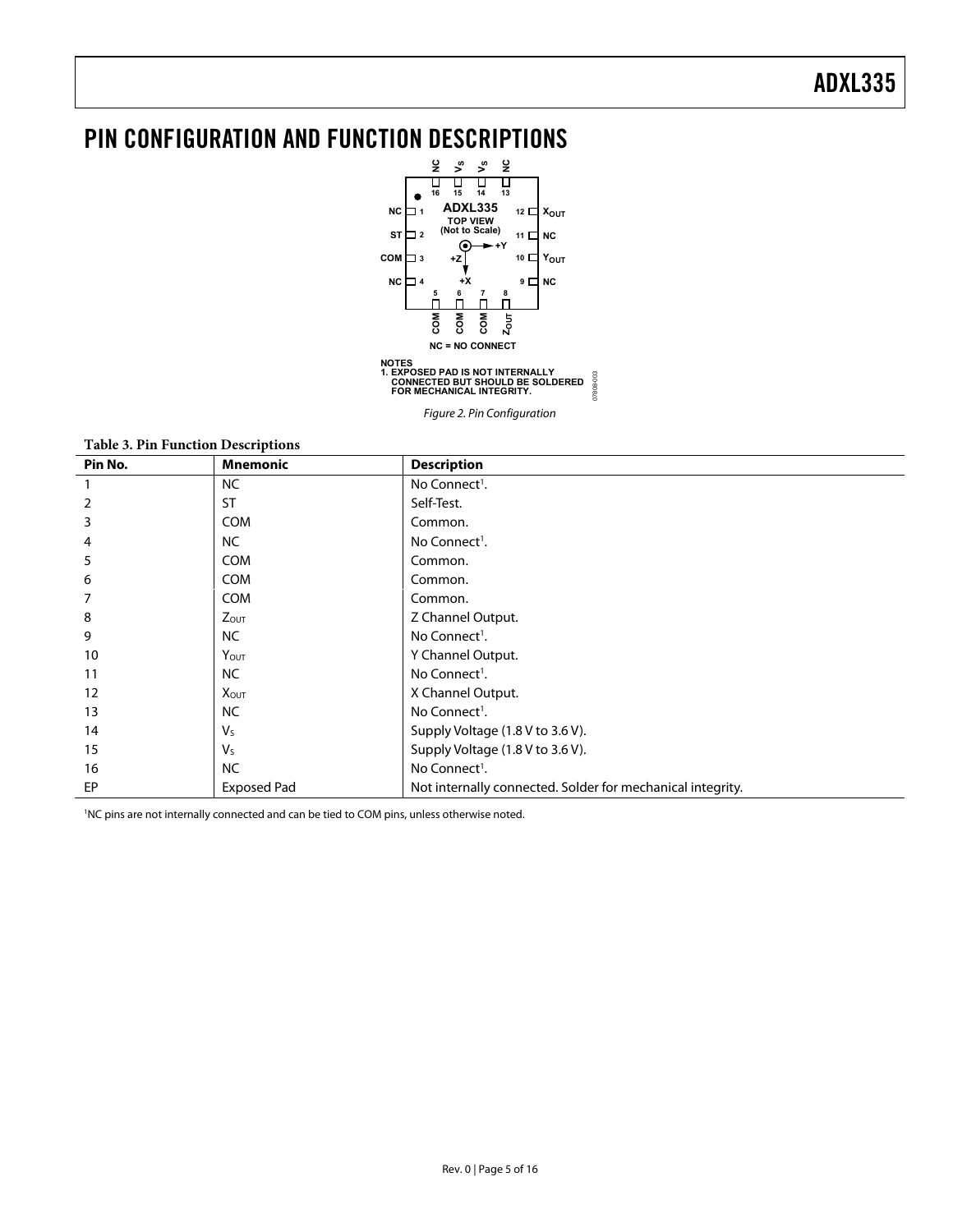# <span id="page-5-0"></span>TYPICAL PERFORMANCE CHARACTERISTICS

N > 1000 for all typical performance plots, unless otherwise noted.



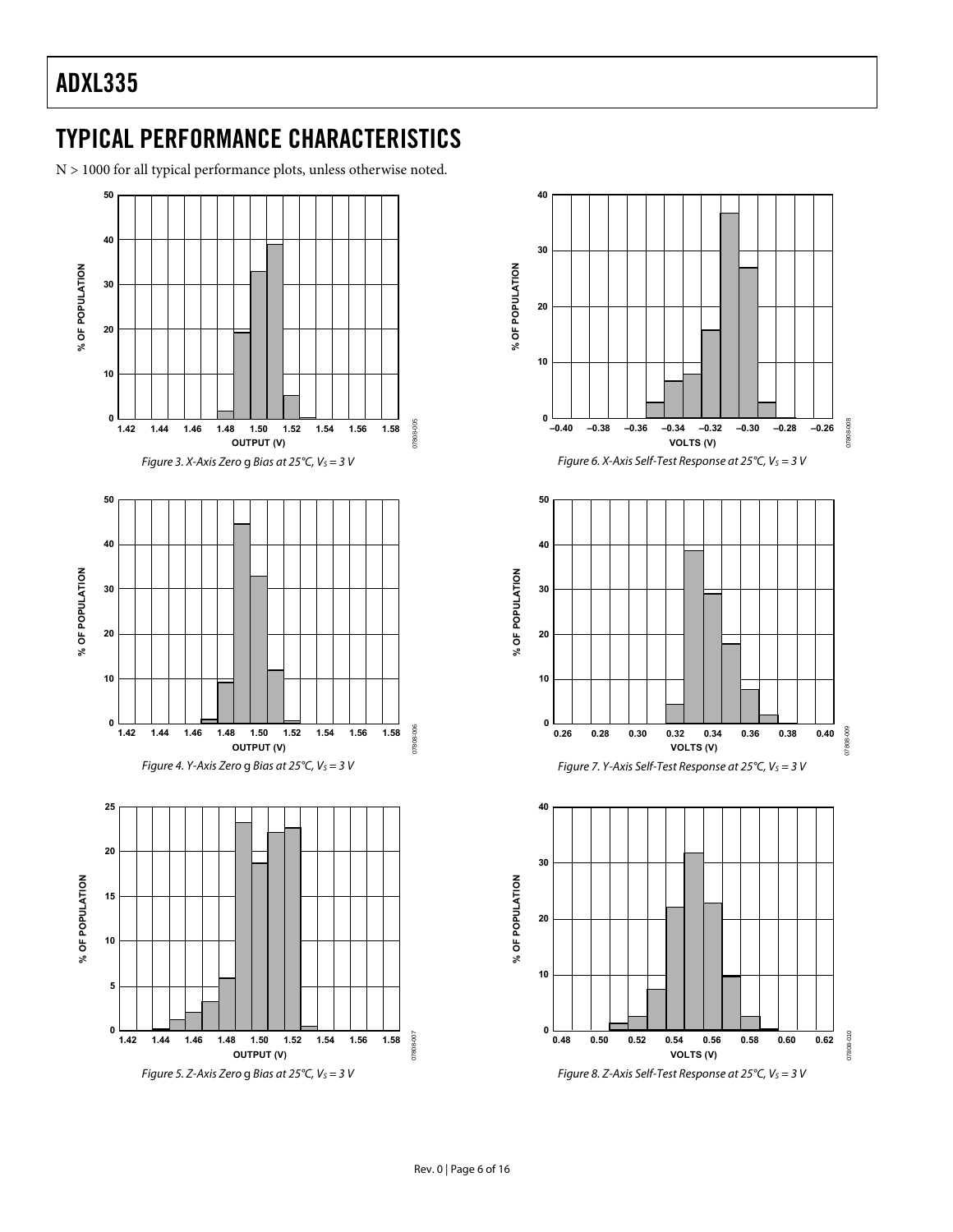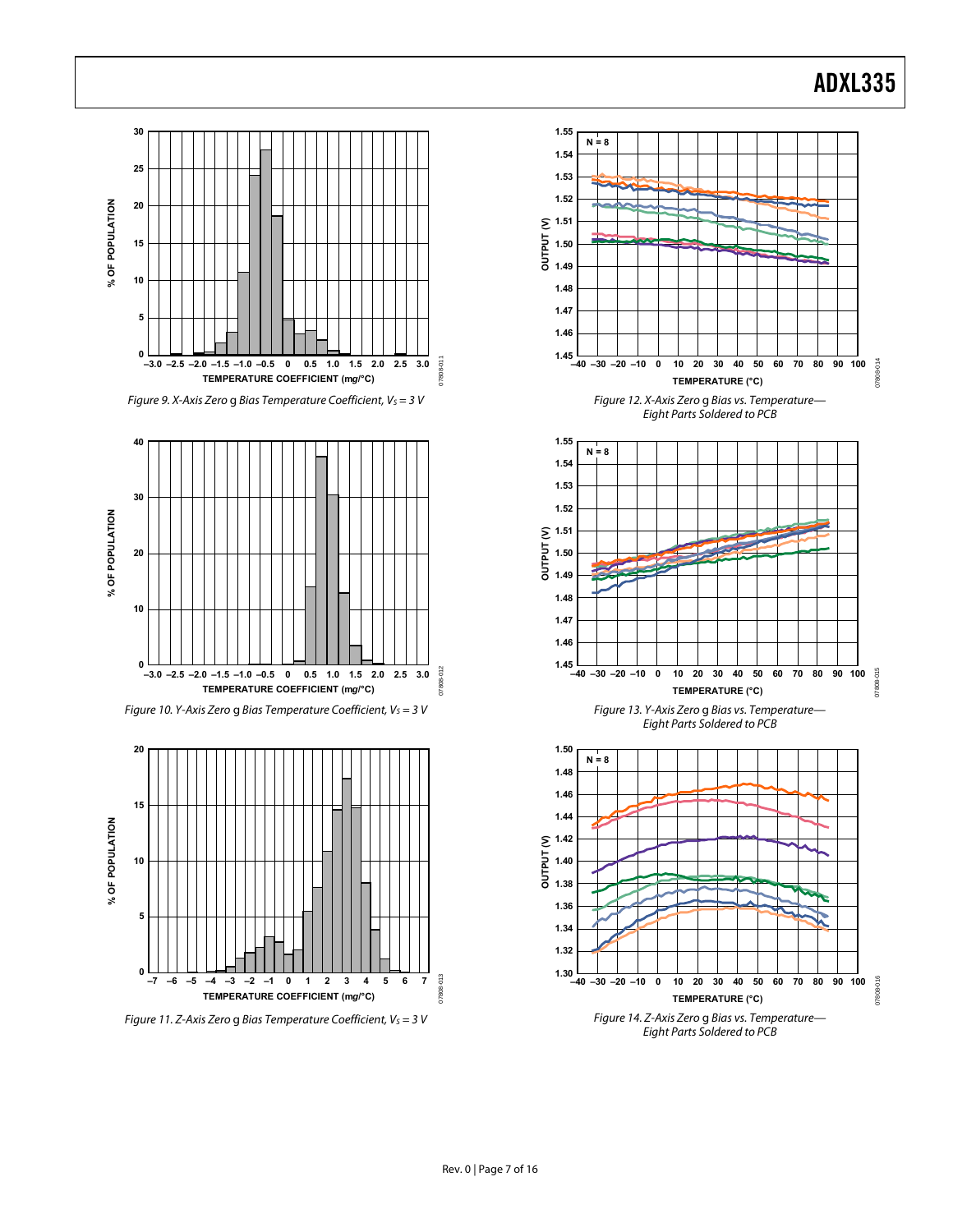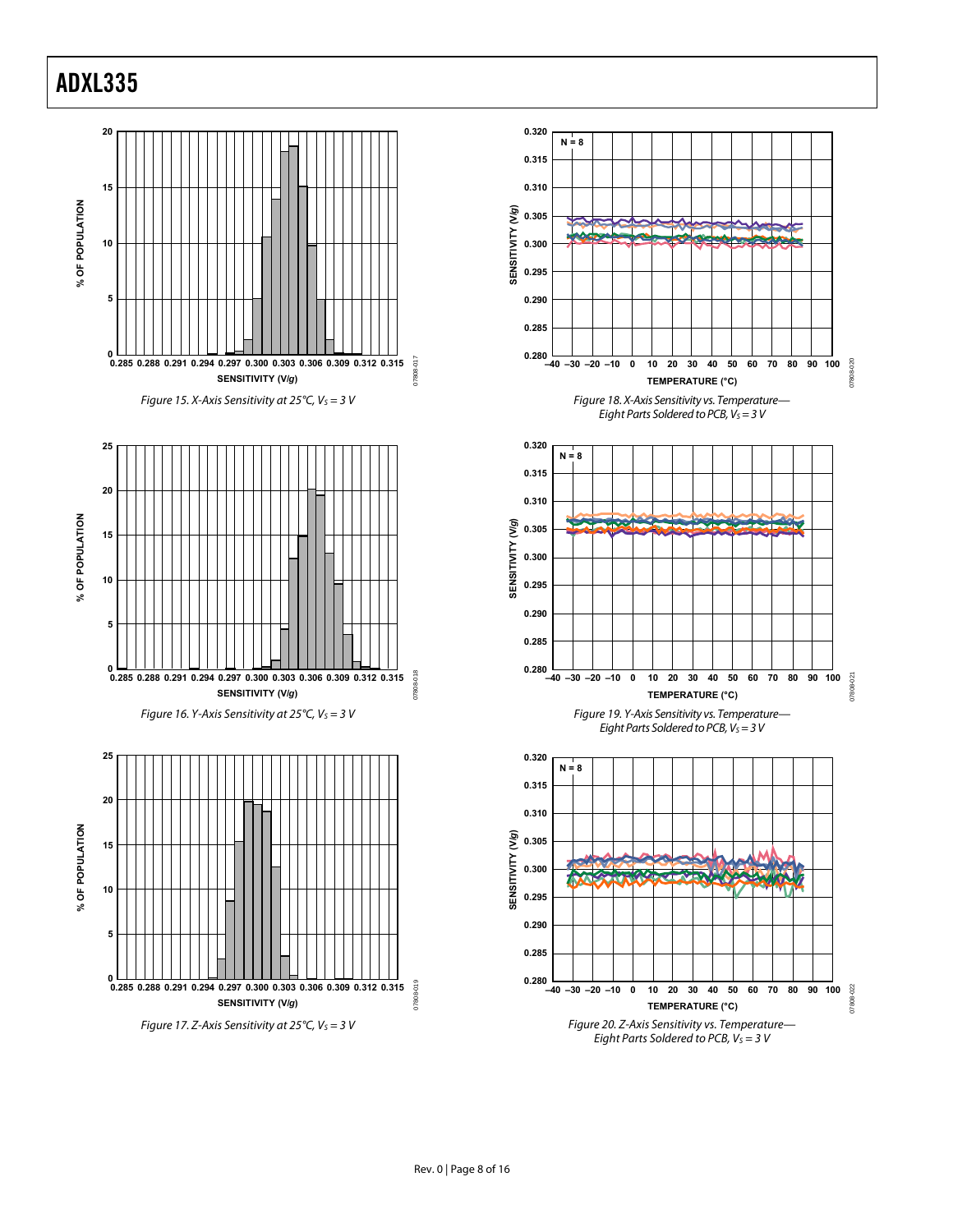

Figure 21. Typical Current Consumption vs. Supply Voltage



Figure 22. Typical Turn-On Time,  $V_S = 3$  V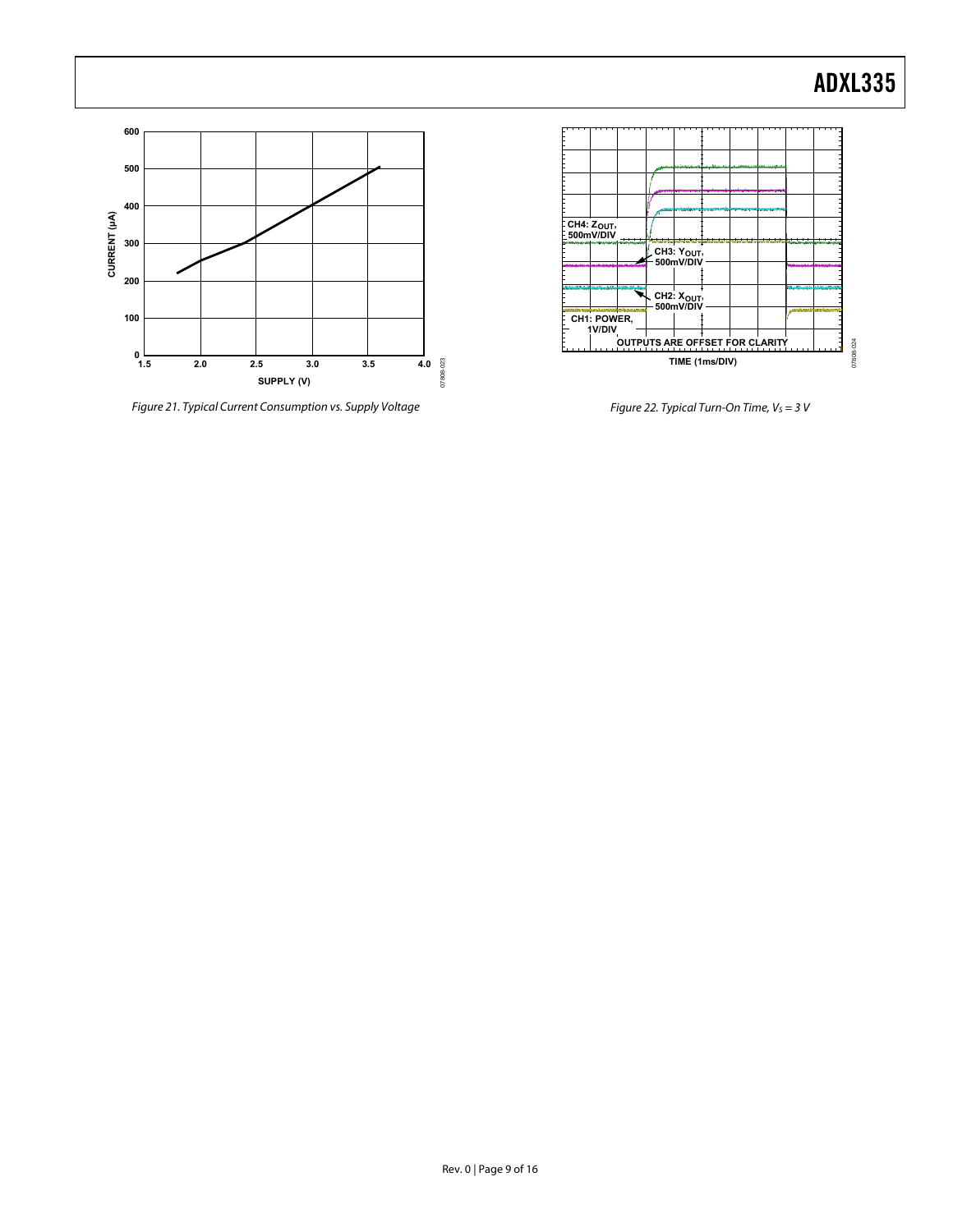### <span id="page-9-0"></span>THEORY OF OPERATION

The ADXL335 is a complete 3-axis acceleration measurement system. The ADXL335 has a measurement range of ±3 *g* minimum. It contains a polysilicon surface-micromachined sensor and signal conditioning circuitry to implement an open-loop acceleration measurement architecture. The output signals are analog voltages that are proportional to acceleration. The accelerometer can measure the static acceleration of gravity in tilt-sensing applications as well as dynamic acceleration resulting from motion, shock, or vibration.

The sensor is a polysilicon surface-micromachined structure built on top of a silicon wafer. Polysilicon springs suspend the structure over the surface of the wafer and provide a resistance against acceleration forces. Deflection of the structure is measured using a differential capacitor that consists of independent fixed plates and plates attached to the moving mass. The fixed plates are driven by 180° out-of-phase square waves. Acceleration deflects the moving mass and unbalances the differential capacitor resulting in a sensor output whose amplitude is proportional to acceleration. Phase-sensitive demodulation techniques are then used to determine the magnitude and direction of the acceleration.

The demodulator output is amplified and brought off-chip through a 32 k $\Omega$  resistor. The user then sets the signal bandwidth of the device by adding a capacitor. This filtering improves measurement resolution and helps prevent aliasing.

### **MECHANICAL SENSOR**

The ADXL335 uses a single structure for sensing the X, Y, and Z axes. As a result, the three axes' sense directions are highly orthogonal and have little cross-axis sensitivity. Mechanical misalignment of the sensor die to the package is the chief source of cross-axis sensitivity. Mechanical misalignment can, of course, be calibrated out at the system level.

### **PERFORMANCE**

Rather than using additional temperature compensation circuitry, innovative design techniques ensure that high performance is built in to the ADXL335. As a result, there is no quantization error or nonmonotonic behavior, and temperature hysteresis is very low (typically less than 3 m*g* over the −25°C to +70°C temperature range).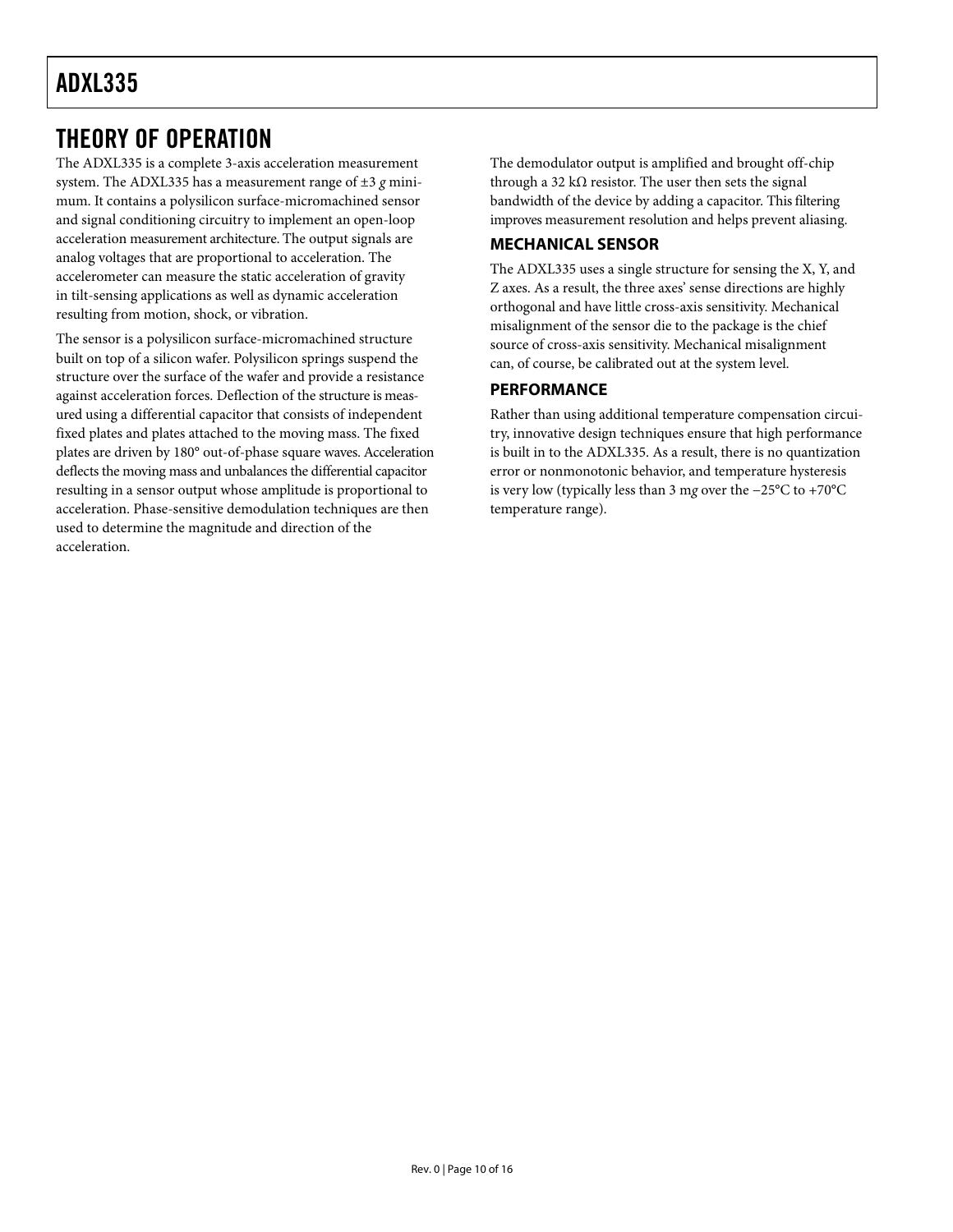### <span id="page-10-0"></span>APPLICATIONS INFORMATION **POWER SUPPLY DECOUPLING**

For most applications, a single 0.1  $\mu$ F capacitor, C<sub>DC</sub>, placed close to the ADXL335 supply pins adequately decouples the accelerometer from noise on the power supply. However, in applications where noise is present at the 50 kHz internal clock frequency (or any harmonic thereof), additional care in power supply bypassing is required because this noise can cause errors in acceleration measurement.

If additional decoupling is needed, a 100  $\Omega$  (or smaller) resistor or ferrite bead can be inserted in the supply line. Additionally, a larger bulk bypass capacitor (1 μF or greater) can be added in parallel to  $C_{DC}$ . Ensure that the connection from the ADXL335 ground to the power supply ground is low impedance because noise transmitted through ground has a similar effect to noise transmitted through Vs.

### **SETTING THE BANDWIDTH USING C<sub>X</sub>, C<sub>Y</sub>, AND C<sub>Z</sub>**

The ADXL335 has provisions for band limiting the  $X<sub>OUT</sub>$ ,  $Y<sub>OUT</sub>$ , and  $Z_{\text{OUT}}$  pins. Capacitors must be added at these pins to implement low-pass filtering for antialiasing and noise reduction. The equation for the 3 dB bandwidth is

 $F$ <sub>−3 dB</sub> = 1/(2π(32 kΩ) ×  $C$ (*X*, *Y*, *Z*))

or more simply

 $F_{-3 \text{ dB}} = 5 \mu F / C_{(X, Y, Z)}$ 

The tolerance of the internal resistor (RFILT) typically varies as much as ±15% of its nominal value (32 k $\Omega$ ), and the bandwidth varies accordingly. A minimum capacitance of 0.0047  $\mu$ F for C<sub>x</sub>,  $C_Y$ , and  $C_Z$  is recommended in all cases.

|  | Table 4. Filter Capacitor Selection, Cx, Cy, and Cz |  |  |
|--|-----------------------------------------------------|--|--|
|  |                                                     |  |  |

| <b>Bandwidth (Hz)</b> | Capacitor $(\mu F)$ |
|-----------------------|---------------------|
|                       | 4.7                 |
| 10                    | 0.47                |
| 50                    | 0.10                |
| 100                   | 0.05                |
| 200                   | 0.027               |
| 500                   | 0.01                |

### **SELF-TEST**

<span id="page-10-1"></span>The ST pin controls the self-test feature. When this pin is set to V<sub>s</sub>, an electrostatic force is exerted on the accelerometer beam. The resulting movement of the beam allows the user to test if the accelerometer is functional. The typical change in output is −1.08 *g* (corresponding to −325 mV) in the X-axis, +1.08 *g* (or +325 mV) on the Y-axis, and +1.83 *g* (or +550 mV) on the Z-axis. This ST pin can be left open-circuit or connected to common (COM) in normal use.

Never expose the ST pin to voltages greater than  $V_s + 0.3$  V. If this cannot be guaranteed due to the system design (for instance, if there are multiple supply voltages), then a low  $V_F$  clamping diode between ST and  $V_S$  is recommended.

### **DESIGN TRADE-OFFS FOR SELECTING FILTER CHARACTERISTICS: THE NOISE/BW TRADE-OFF**

The selected accelerometer bandwidth ultimately determines the measurement resolution (smallest detectable acceleration). Filtering can be used to lower the noise floor to improve the resolution of the accelerometer. Resolution is dependent on the analog filter bandwidth at  $X<sub>OUT</sub>$ ,  $Y<sub>OUT</sub>$ , and  $Z<sub>OUT</sub>$ .

The output of the ADXL335 has a typical bandwidth of greater than 500 Hz. The user must filter the signal at this point to limit aliasing errors. The analog bandwidth must be no more than half the analog-to-digital sampling frequency to minimize aliasing. The analog bandwidth can be further decreased to reduce noise and improve resolution.

The ADXL335 noise has the characteristics of white Gaussian noise, which contributes equally at all frequencies and is described in terms of μ*g*/√Hz (the noise is proportional to the square root of the accelerometer bandwidth). The user should limit bandwidth to the lowest frequency needed by the application to maximize the resolution and dynamic range of the accelerometer.

With the single-pole, roll-off characteristic, the typical noise of the ADXL335 is determined by

*rms Noise* = *Noise Density* 
$$
\times
$$
 ( $\sqrt{BW \times 1.6}$ )

It is often useful to know the peak value of the noise. Peak-topeak noise can only be estimated by statistical methods. [Table 5](#page-10-1) is useful for estimating the probabilities of exceeding various peak values, given the rms value.

|                           | % of Time That Noise Exceeds      |
|---------------------------|-----------------------------------|
| <b>Peak-to-Peak Value</b> | <b>Nominal Peak-to-Peak Value</b> |
| $2 \times$ rms            | 32                                |
| $4 \times$ rms            | 4.6                               |
| $6 \times rms$            | 0.27                              |
| $8 \times$ rms            | 0.006                             |

### **USE WITH OPERATING VOLTAGES OTHER THAN 3 V**

The ADXL335 is tested and specified at  $V_s = 3$  V; however, it can be powered with  $V_s$  as low as 1.8 V or as high as 3.6 V. Note that some performance parameters change as the supply voltage is varied.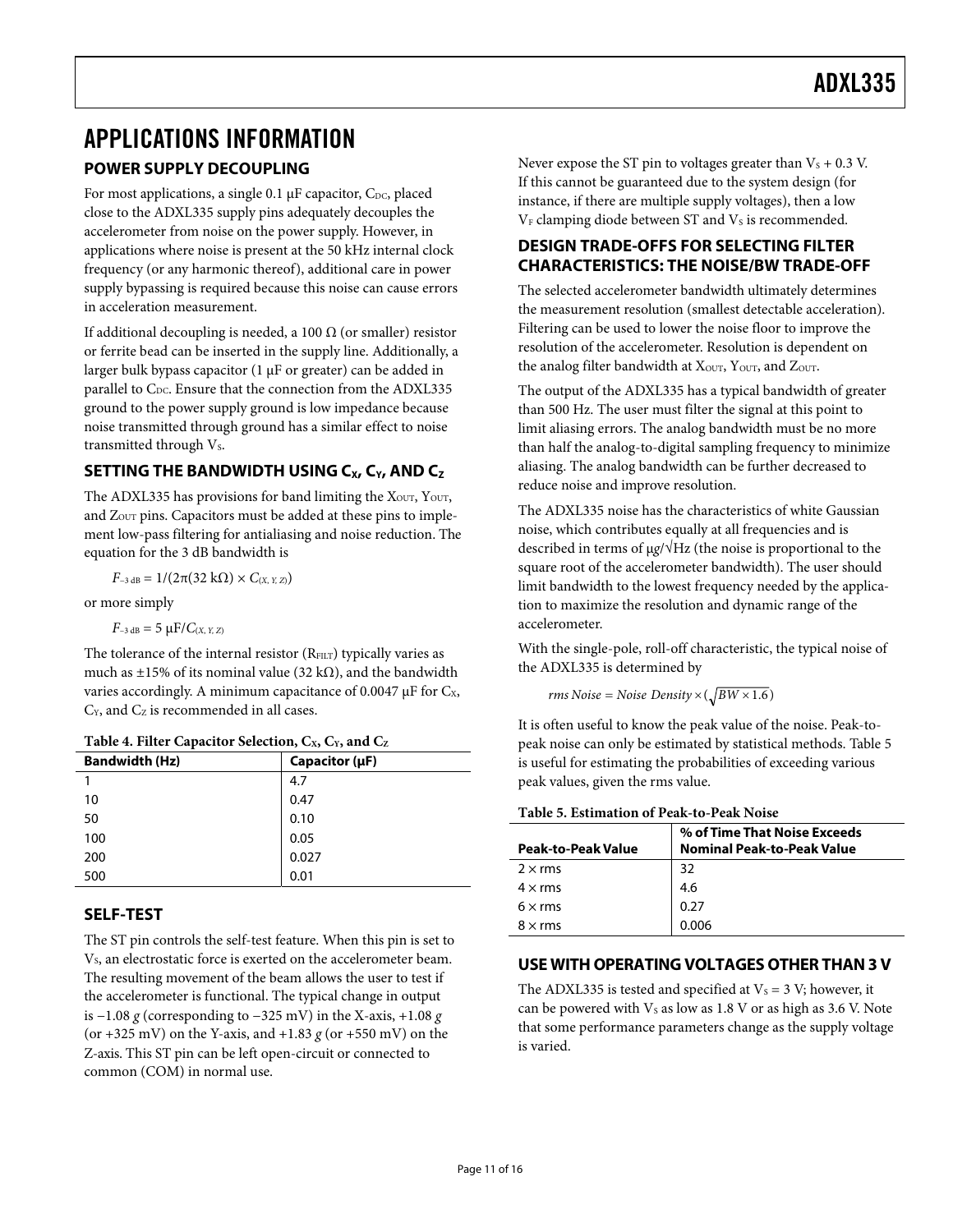<span id="page-11-0"></span>The ADXL335 output is ratiometric, therefore, the output sensitivity (or scale factor) varies proportionally to the supply voltage. At  $V_s = 3.6$  V, the output sensitivity is typically 360 mV/*g*. At  $V_s = 2$  V, the output sensitivity is typically 195 mV/*g*.

The zero *g* bias output is also ratiometric, thus the zero *g* output is nominally equal to  $V<sub>s</sub>/2$  at all supply voltages.

The output noise is not ratiometric but is absolute in volts; therefore, the noise density decreases as the supply voltage increases. This is because the scale factor (mV/*g*) increases while the noise voltage remains constant. At  $V_s = 3.6$  V, the X-axis and Y-axis noise density is typically 120 μ*g*/√Hz, whereas at  $V_s = 2$  V, the X-axis and Y-axis noise density is typically 270 μ*g*/√Hz.

Self-test response in *g* is roughly proportional to the square of the supply voltage. However, when ratiometricity of sensitivity is factored in with supply voltage, the self-test response in volts is roughly proportional to the cube of the supply voltage. For example, at  $V_s = 3.6$  V, the self-test response for the ADXL335 is approximately −560 mV for the X-axis, +560 mV for the Y-axis, and +950 mV for the Z-axis.

At  $V_s = 2$  V, the self-test response is approximately –96 mV for the X-axis, +96 mV for the Y-axis, and −163 mV for the Z-axis.

The supply current decreases as the supply voltage decreases. Typical current consumption at  $V_s = 3.6$  V is 375  $\mu$ A, and typical current consumption at  $V_s = 2$  V is 200  $\mu$ A.

### **AXES OF ACCELERATION SENSITIVITY**



Figure 23. Axes of Acceleration Sensitivity; Corresponding Output Voltage Increases When Accelerated Along the Sensitive Axis.



Figure 24. Output Response vs. Orientation to Gravity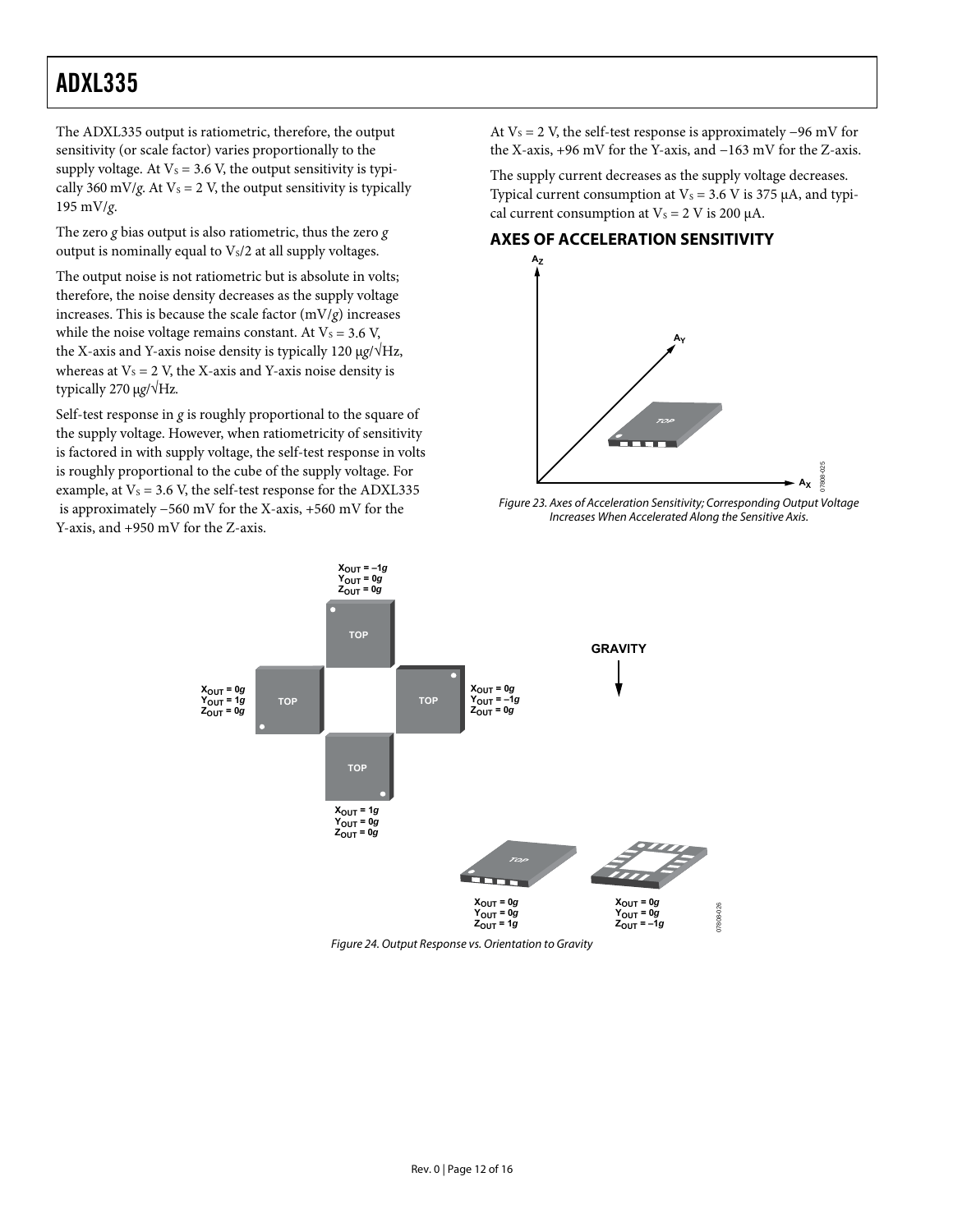### <span id="page-12-0"></span>**LAYOUT AND DESIGN RECOMMENDATIONS**

The recommended soldering profile is shown in [Figure 25](#page-12-1) followed by a description of the profile features in [Table 6](#page-12-2). The recommended PCB layout or solder land drawing is shown in [Figure 26](#page-12-3).



Figure 25. Recommended Soldering Profile

### <span id="page-12-2"></span><span id="page-12-1"></span>**Table 6. Recommended Soldering Profile**

| <b>Profile Feature</b>                                | <b>Sn63/Pb37</b>                        | <b>Pb-Free</b>                          |
|-------------------------------------------------------|-----------------------------------------|-----------------------------------------|
| Average Ramp Rate (T <sub>L</sub> to T <sub>P</sub> ) | 3°C/sec max                             | 3°C/sec max                             |
| Preheat                                               |                                         |                                         |
| Minimum Temperature (T <sub>SMIN</sub> )              | $100^{\circ}$ C                         | $150^{\circ}$ C                         |
| Maximum Temperature (T <sub>SMAX</sub> )              | $150^{\circ}$ C                         | $200^{\circ}$ C                         |
| Time $(T_{SMIN}$ to $T_{SMAX}$ ) $(tS)$               | 60 sec to 120 sec                       | 60 sec to 180 sec                       |
| $T_{SMAX}$ to $T_{L}$                                 |                                         |                                         |
| Ramp-Up Rate                                          | 3°C/sec max                             | 3°C/sec max                             |
| Time Maintained Above Liquidous (T <sub>L</sub> )     |                                         |                                         |
| Liquidous Temperature $(T_L)$                         | $183^{\circ}$ C                         | $217^{\circ}$ C                         |
| Time $(t_L)$                                          | 60 sec to 150 sec                       | 60 sec to 150 sec                       |
| Peak Temperature (T <sub>P</sub> )                    | $240^{\circ}C + 0^{\circ}C/-5^{\circ}C$ | $260^{\circ}C + 0^{\circ}C/-5^{\circ}C$ |
| Time Within 5°C of Actual Peak Temperature $(t_P)$    | 10 sec to 30 sec                        | 20 sec to 40 sec                        |
| Ramp-Down Rate                                        | $6^{\circ}$ C/sec max                   | $6^{\circ}$ C/sec max                   |
| Time 25°C to Peak Temperature                         | 6 minutes max                           | 8 minutes max                           |



<span id="page-12-3"></span>Figure 26. Recommended PCB Layout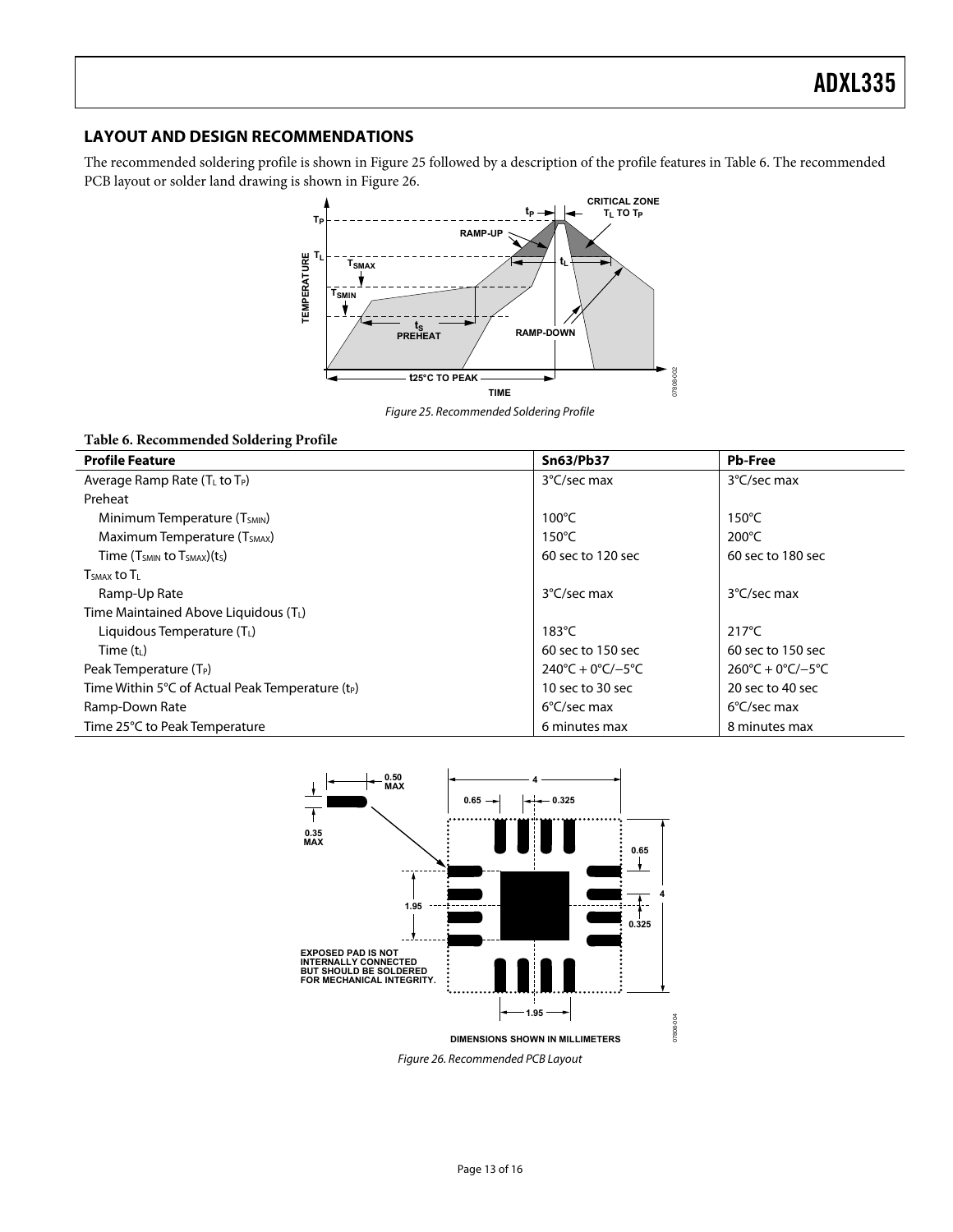# <span id="page-13-0"></span>OUTLINE DIMENSIONS



Figure 27. 16-Lead Lead Frame Chip Scale Package [LFCSP\_LQ] 4 mm × 4 mm Body, 1.45 mm Thick Quad (CP-16-14) Dimensions shown in millimeters

### **ORDERING GUIDE**

<span id="page-13-1"></span>

| <b>Model</b>             | <b>Measurement Range</b> | <b>Specified Voltage</b> | <b>Temperature Range</b>           | <b>Package Description</b> | <b>Package Option</b> |
|--------------------------|--------------------------|--------------------------|------------------------------------|----------------------------|-----------------------|
| ADXL335BCPZ <sup>1</sup> | $\pm 3q$                 | 3 V                      | $-40^{\circ}$ C to $+85^{\circ}$ C | 16-Lead LFCSP LO           | CP-16-14              |
| ADXL335BCPZ-RL1          | $\pm 3q$                 | 3V                       | $-40^{\circ}$ C to $+85^{\circ}$ C | 16-Lead LFCSP LO           | CP-16-14              |
| ADXL335BCPZ-RL71         | $\pm 3a$                 | 3 V                      | $-40^{\circ}$ C to $+85^{\circ}$ C | 16-Lead LFCSP LO           | CP-16-14              |
| $EVAL-ADXL335Z1$         |                          |                          |                                    | <b>Evaluation Board</b>    |                       |

1 Z = RoHS Compliant Part.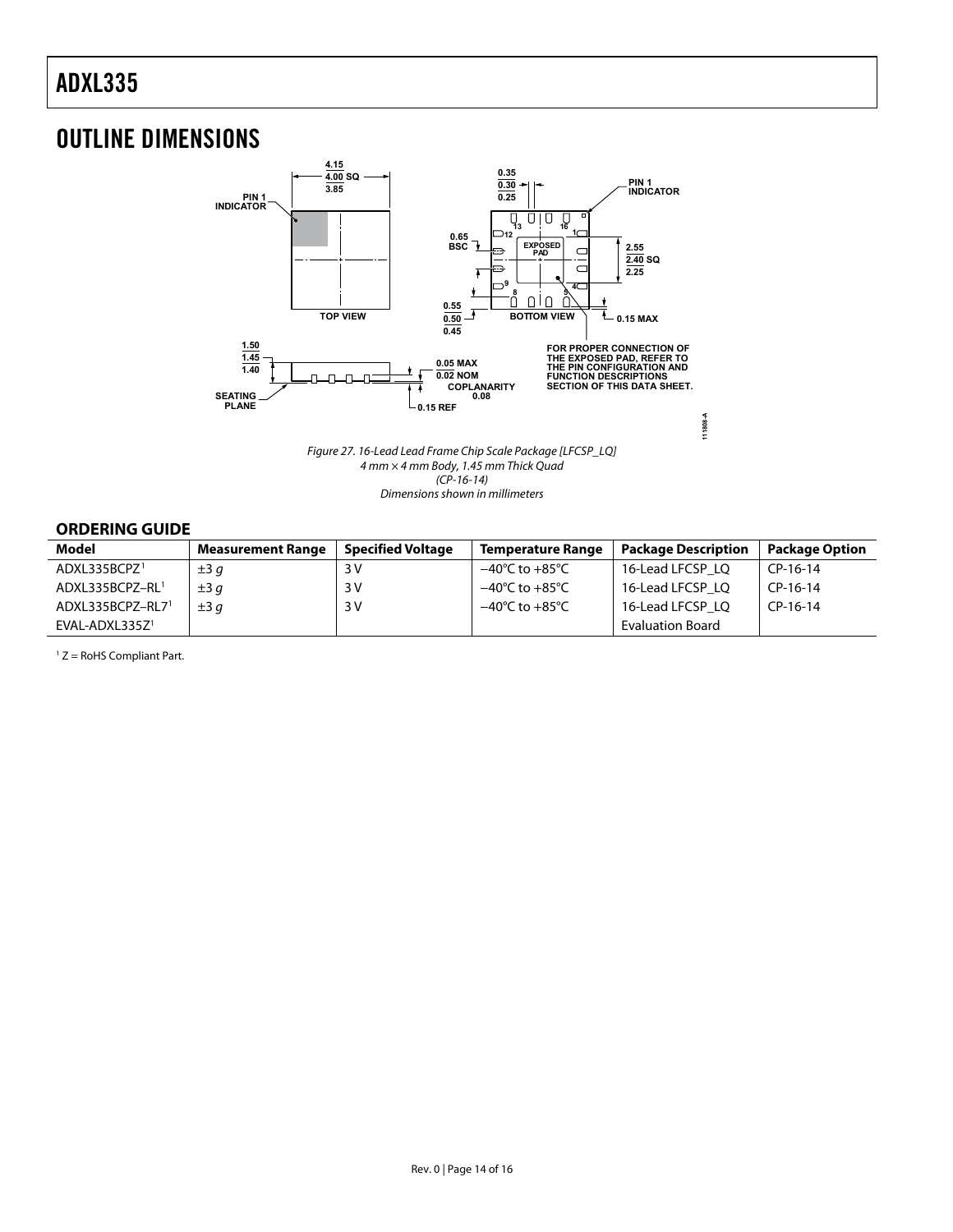# **NOTES**